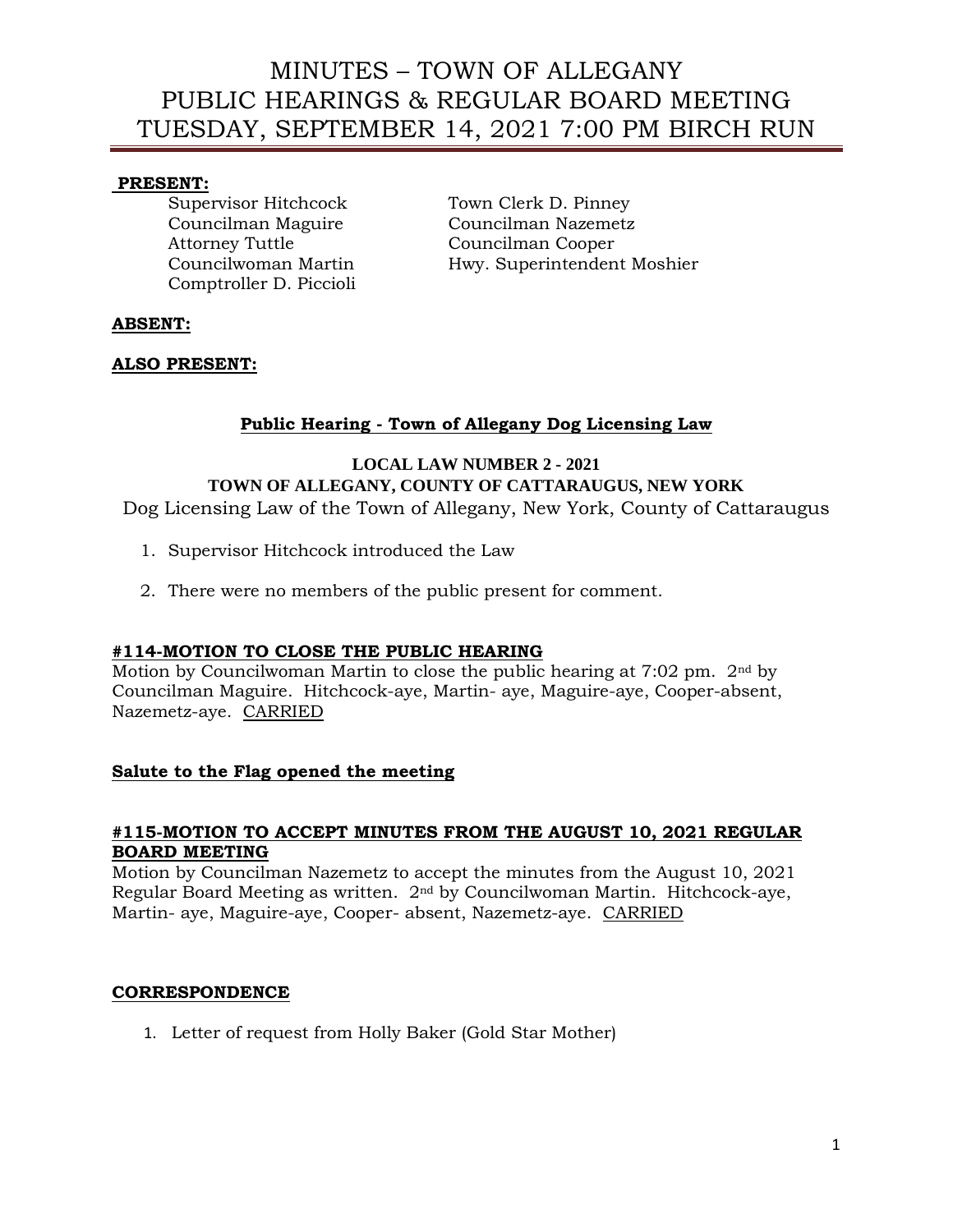#### **NEW BUSINESS**

1. Adopt Local Law #2 of 2021 (Town of Allegany Dog Licensing Law)

#### **Motion # 116 of 2021**

Motion by: Councilman Maguire  $2<sup>nd</sup>$  by: \_Councilman Nazemetz

#### **LOCAL LAW NUMBER 2 - 2021 TOWN OF ALLEGANY, COUNTY OF CATTARAUGUS, NEW YORK**

Be it enacted by the Town Board of the Town of Allegany, New York as follows:

#### SECTION 1. TITLE.

This Law shall be known as Local Law No. 2 of the Year 2021 entitled "Dog Licensing Law of the Town of Allegany, New York, County of Cattaraugus".

### SECTION 2. AUTHORITY.

This Local Law is enacted pursuant to the provisions of (Chapter 59, Part T of the Laws of 2010) Article 7 of the Agriculture and Markets Law and the Municipal Home Rule Law of the State of New York.

### SECTION 3. PURPOSE.

The purpose of this local law is to provide for the licensing and identification of dogs in the Town of Allegany, New York.

### SECTION 4. DEFINITIONS.

All terms not specifically defined herein shall have the meaning assigned to such terms within 108 of the Agriculture and Markets Law of the State of New York, as used herein, the following terms shall have the meanings indicated: AGRICULTURE AND MARKETS LAW: The Agriculture and Markets Law of the State of New York in effect as of the effective date of this Chapter, and as amended by Chapter 59, and as thereafter amended.

IDENTIFICATION TAG: A tag issued by the Town Clerk which sets forth the identification number together with the name of the Town and State, the telephone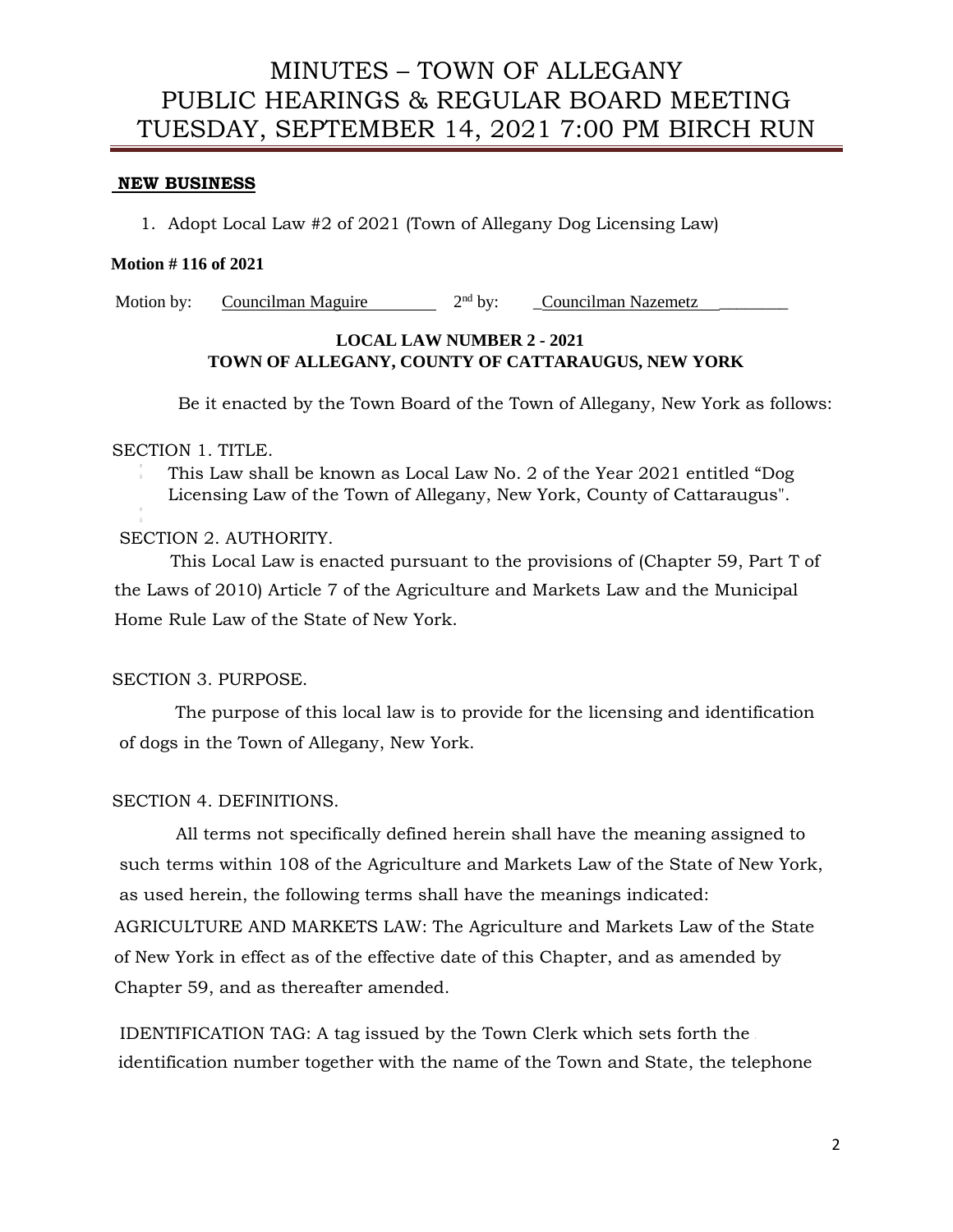number of the Town Clerk, and any other information deemed necessary by the Town Clerk.

OWNER: Means any person who harbors or keeps any dog. OWNER OF RECORD: Means any person in whose name a dog was last licensed pursuant to this chapter.

PERSON: A person, partnership, corporation, association or other organized group of persons, business entity, municipality or other legal entity.

RESIDENT: A person/individual who maintains a residence within the Town of Allegany, County of Cattaraugus and State of New York.

TOWN: Means the Town of Allegany, County of Cattaraugus and State of New York. RUN AT LARGE: Means to be in a public place or on private land without the knowledge, consent and/or approval of the owner of such lands.

#### SECTION 5. LICENSING OF DOGS.

No person shall own or possess a dog within the Town unless such dog is licensed and identified as provided in Article 7 of the Agriculture and Markets Law and the laws of the Town.

All dogs within the Town that are four (4) months of age or older, unless otherwise exempted, shall be licensed.

### SECTION 6. LICENSES ISSUED BY ANIMAL SHELTERS AND POUNDS.

The Town does not allow the licensing of dogs by a Shelter. The Shelter MUST send the adoptive dog owner(s) to the Town Clerk of the Town in which the dog will be harbored for licensing OR to the Town Clerk of the Town where the Shelter is located for the purchase of the license for adoption purposes.

### SECTION 7. PROOF OF VACCINATION AGAINST RABIES.

Each license application shall be accompanied by proof that the dog has been vaccinated against rabies or a statement from a licensed veterinarian that such vaccination would endanger the dog's life in which case vaccination shall not be required.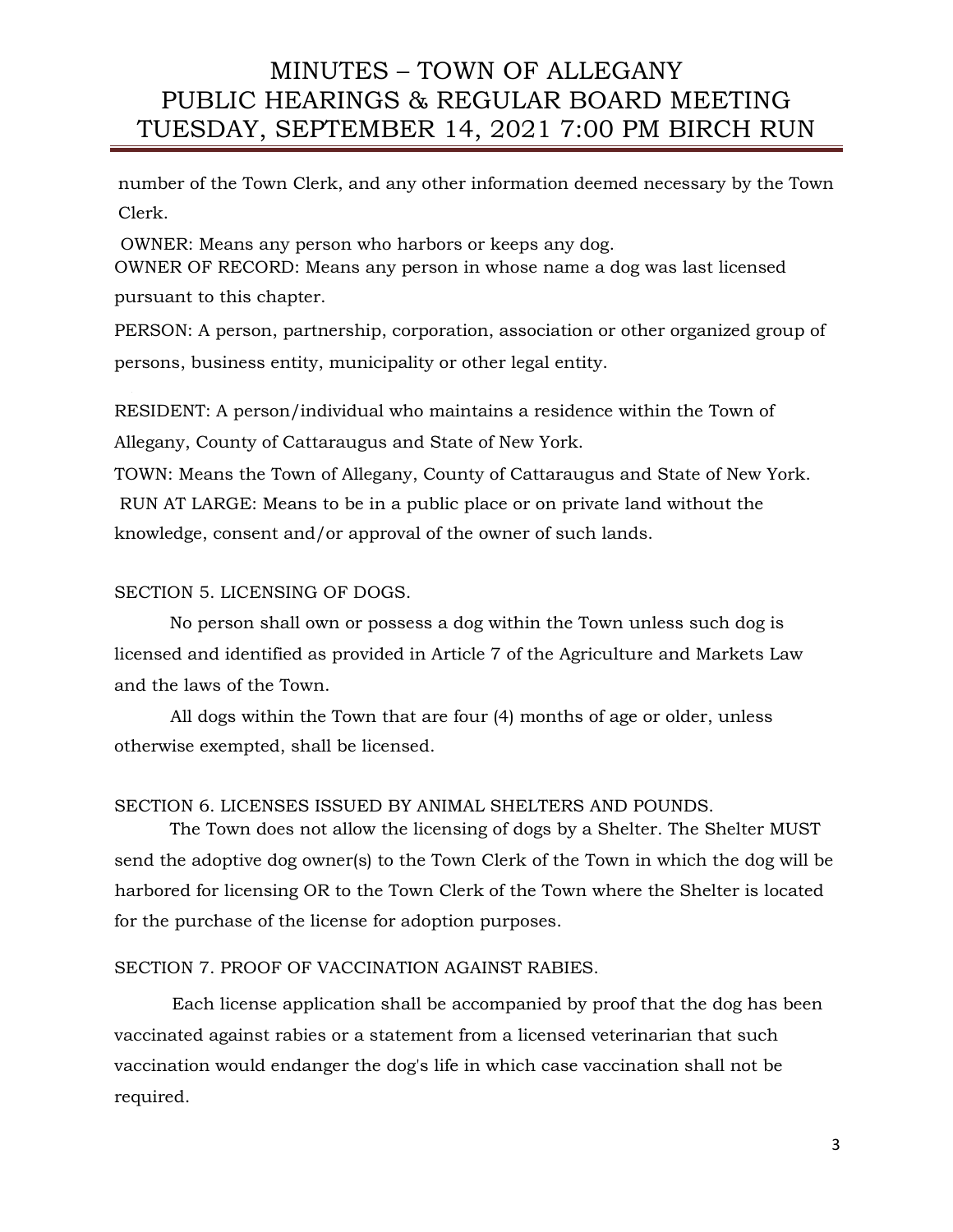SECTION 8. TERM OF LICENSE AND RENEWALS.

All dog licenses will be paid for a period of one (1) year and will expire at the end of the month one (l) year from the date of issue. Dog licenses for spayed or neutered dogs may be purchased for a one (1) year or two (2) year period and will expire at the end of the month one (1) year or two (2) years from the date of issuance as the case may be. Dog licenses are not transferable.

SECTION 9. FEES.

Individual dog license fee:

 $(A)$  \$ 10.00 for a spayed or neutered dog for a one (1) year period (which fee includes the assessment of a \$ 1.00 surcharge for the purpose of carrying out animal population control).

(B) \$ 20.00 for an un-spayed or un-neutered dog for a period of one (l) year (which fee includes the assessment of a \$ 3.00 surcharge for the purpose of carrying out animal population Control).

The fees established by this provision are subject to review by the Town Board periodically and may be changed by a resolution of the Town Board, if deemed necessary.

(C) \$ 3.00 for a replacement tag fee to offset the costs associated with the provision and replacement of identification tags.

SECTION 10. ISSUANCE OF LICENSE; IDENTIFICATION TAG.

 (A) Upon validation by the Town Clerk of the Town, a dog license shall be issued and a record of its issuance retained in the office of the Town Clerk of the Town. Such record shall be made available upon request to the State Commissioner of Agriculture and Markets or its successor.

 (B) No license shall be transferable. Upon the transfer of ownership of any dog, the new owner shall immediately apply for a new license for the dog. A license cannot be transferred to another dog.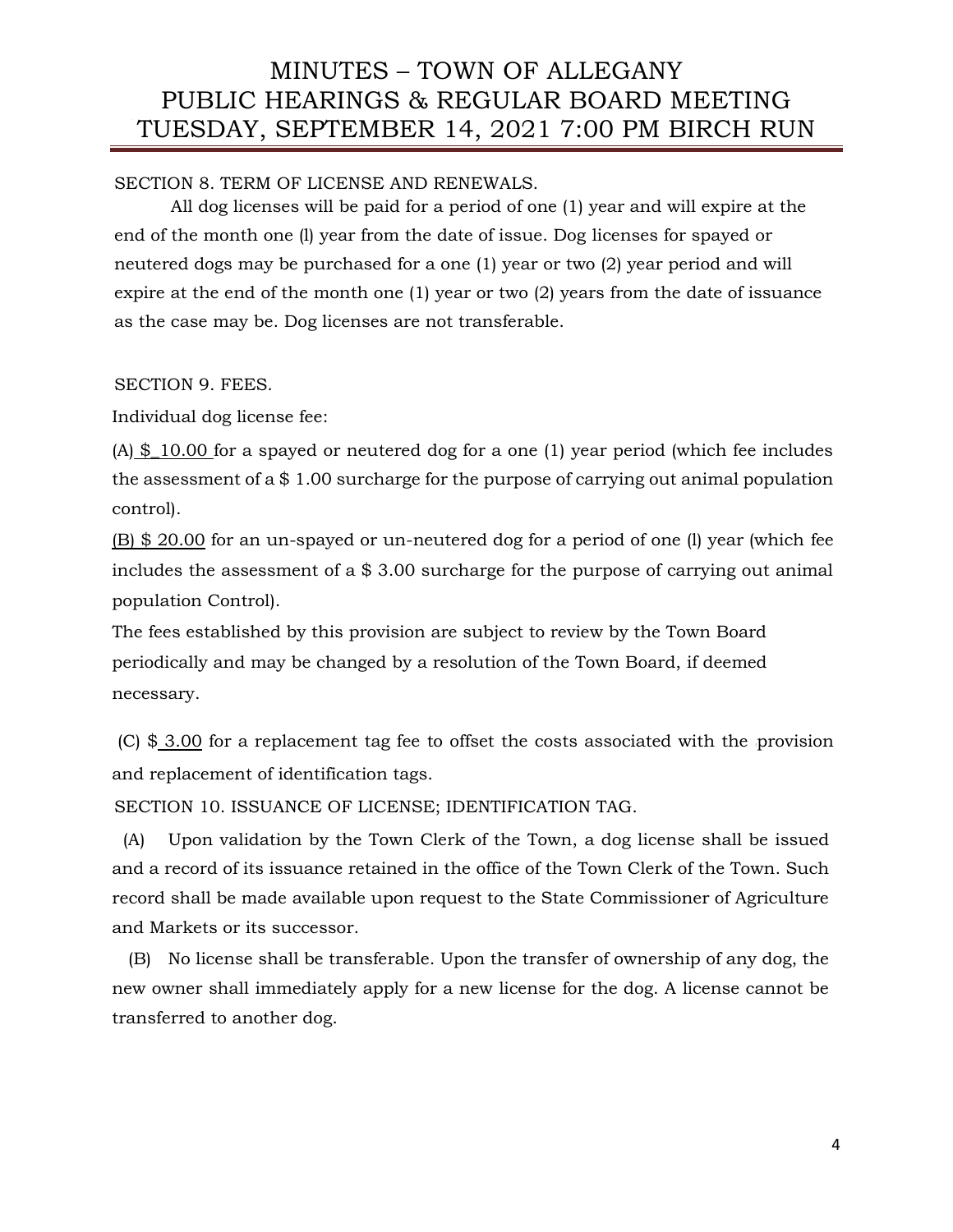(C) Upon the transfer of ownership of any dog, the new owner shall immediately make application for a license for such dog, The original issued identification tag shall remain the same for the life of the dog.

- (A) In the event of a change in ownership of any dog or in the event of a change of address of the owner of record of any such dog, the owner of record shall within ten (10) days of such change notify the Town Clerk,
- (B) If any dog which has been assigned an official identification number is lost or stolen, the owner of record shall within ten (10) days of the discovery of such loss or theft notify the Town Clerk.
- (C) In the case of a dog's death, the owner of record shall so notify the Town Clerk either prior to or upon the time of renewal of license.
- (G) Identification Tag:

i. The Town Clerk shall assign a Town of Allegany permanent official identification number to a dog when it is first licensed. Such identification number shall be carried by the dog on an identification tag which shall be affixed to the collar of the dog at all times.

ii. An identification tag is not required to be worn while the dog is participating in a dog show.

iii. The official permanent identification number shall constitute the official identification of the dog to which it is assigned, regardless of changes of ownership, and the number shall not be reassigned to any other dog during the lifetime of the dog to which it is assigned.

iv. No tag carrying an identification number shall be affixed to the collar of any dog other than the one to which the number has been assigned.

#### SECTION 11. PUREBRED DOG LICENSE AND FEE.

There will not be distinct purebred licenses as previously provided for by the State. Any and all existing purebred licenses will now be required to comply with this local law.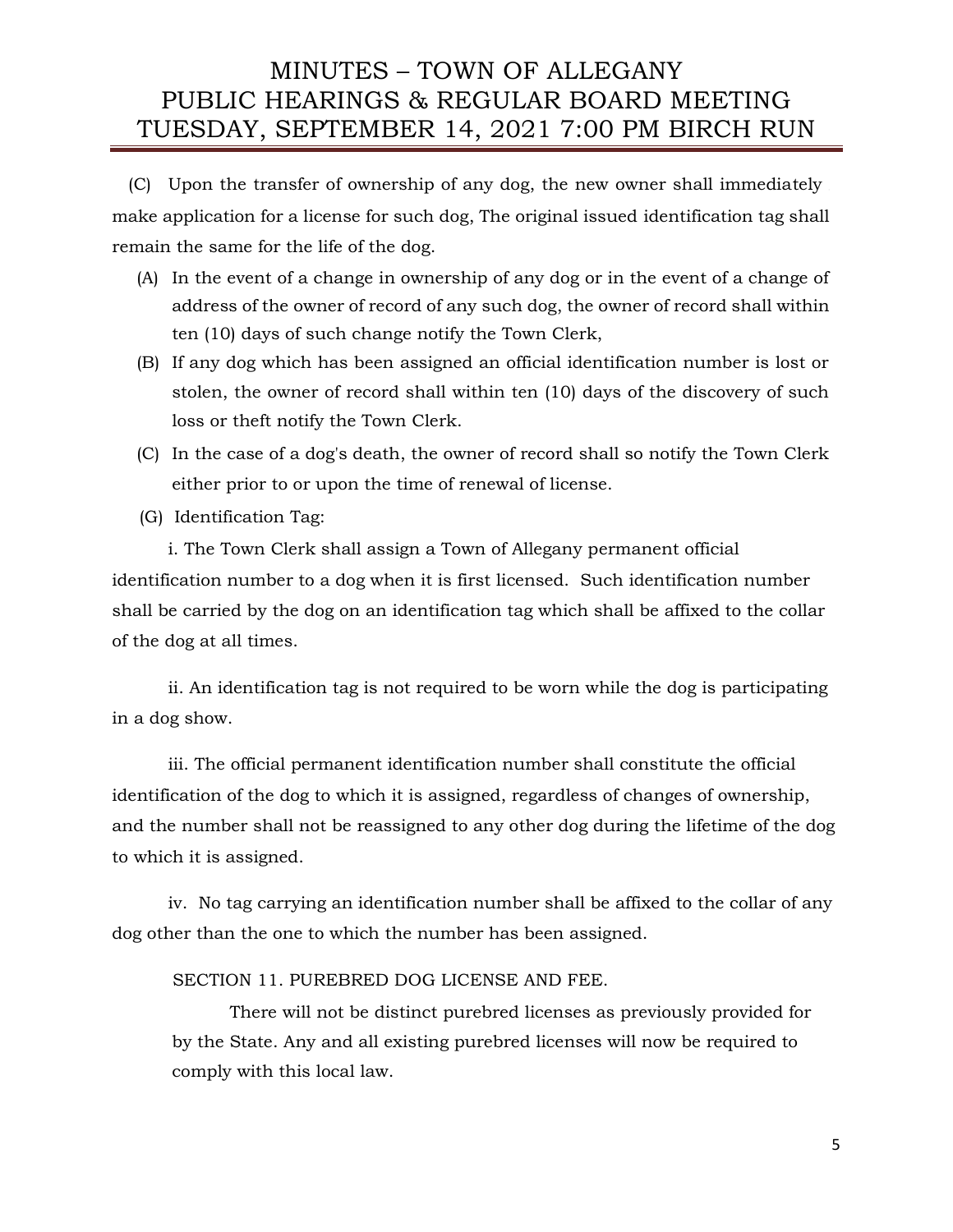## SECTION 12. PENALTIES.

Any person convicted of a violation of this local law shall be liable for a Civil penalty of Twenty-Five Dollars (\$ 25.00) for a first violation; of Fifty Dollars (\$ 50.00) for a second violation and Seventy-Five Dollars (\$ 75.00) for each subsequent violation.

## SECTION 13. SEVERABILITY CLAUSE.

The provisions of this local law are declared to be severable, and if any section, subsection, sentence, clause or part thereof is for any reason held to be invalid or unconstitutional by a court of competent jurisdiction, such decision shall not affect the validity of any remaining sections, subsections, sentences, clauses or part of this local law,

### SECTION 14. REPEAL OF INCONSISTENT LICENSING LAWS.

This local law shall supersede all prior laws within the Town relative to the licensing of dogs.

### SECTION 15. EFFECTIVE DATE.

This local law shall be effective September 15, 2021 after filing with the Secretary of State.

Hitchcock-aye, Martin- aye, Maguire-aye, Cooper- absent, Nazemetz-aye. CARRIED

2. Accept resignation of Don Lowe (Highway Dept.)

### **#117-MOTION TO ACCEPT THE RESIGNATION OF DONALD LOWE**

Motion by Councilwoman Martin to accept resignation of Donald Lowe effective 9/30/2021 with regret. 2nd by Councilman Martin. Hitchcock-aye, Martin- aye, Maguire-aye, Cooper- absent, Nazemetz-aye. CARRIED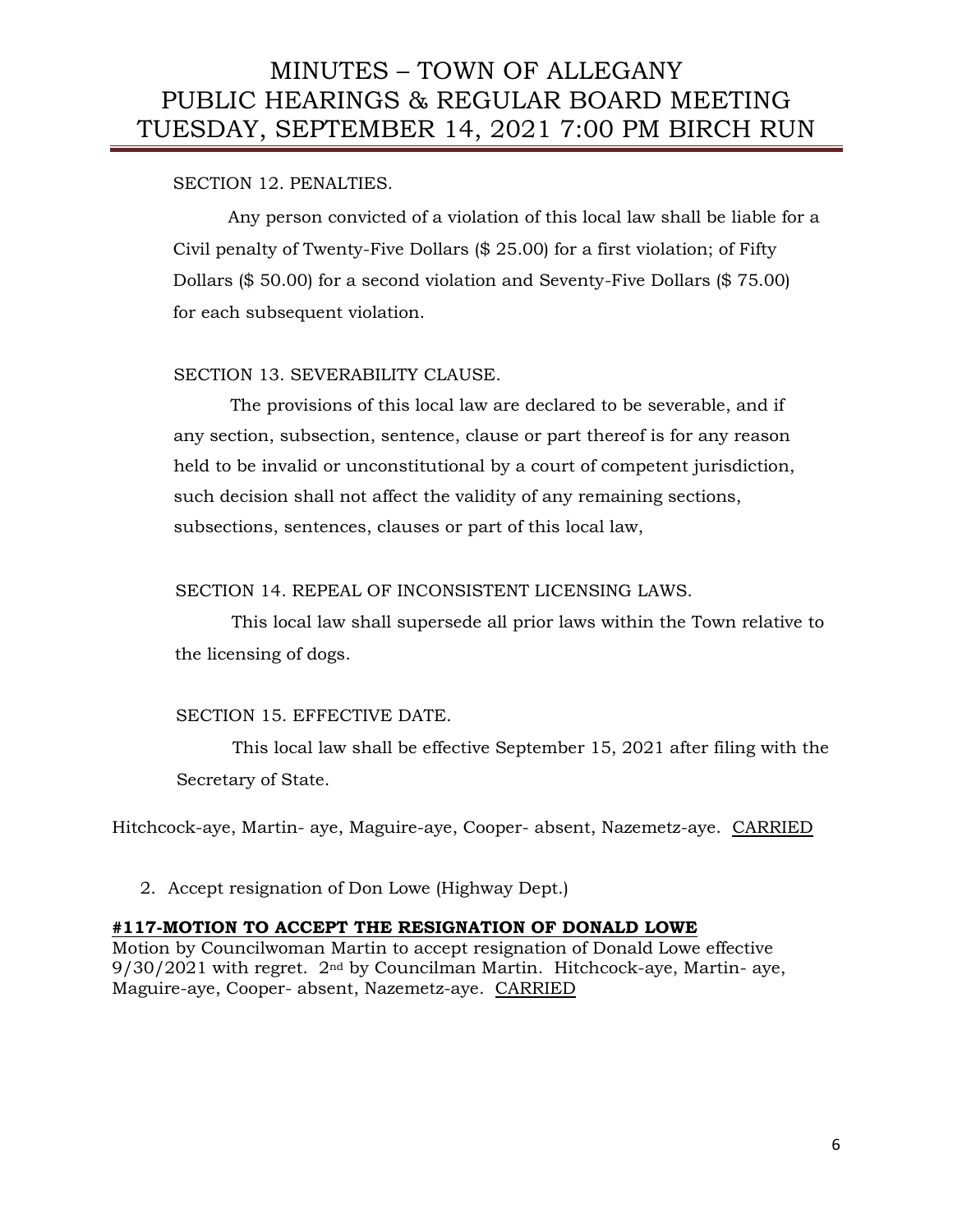3. Approve recreation Dept. employee Alexis Crisafulli

## **#118-MOTION TO APPOINT RECREATION WORKER.**

Motion by Councilman Nazemetz to appoint Alexis Crisafulli as part-time Recreation Worker effective 9/7/2021 at a rate of \$12.50 hr., with a probationary period of 6 mos. 2nd by Councilman Maguire. Hitchcock-aye, Martin- aye, Maguire-aye, Cooperabsent, Nazemetz-aye. CARRIED

4. Motion to accept American Rescue Plan Act (APRA) funds

## **#119-MOTION TO ACCEPT AMERICAN RESCUE PLAN ACT (APRA) FUNDS.**

Motion by Councilman Nazemetz to accept \$300,050.39 in Federal American Rescue Plan (APRA) funds. The second installment will be issued in July 2022. Funding to be used as per federal guidelines. 2nd by Councilwoman Martin. Hitchcock-aye, Martinaye, Maguire-aye, Cooper- absent, Nazemetz-aye. CARRIED

5. Motion to grant a one-time stipend of premium pay for Town of Allegany essential employees under the American Rescue Plan Act (APRA).

### **#120-MOTION TO GRANT A ONE-TIME STIPEND OF PREMIUM PAY FOR TOWN OF ALLEGANY ESSENTIAL EMPLOYEES UNDER THE (APRA).**

1. Motion by Councilman Nazemetz to grant a one-time stipend of premium pay for Town of Allegany essential employees under the American Rescue Plan Act (APRA) funding. Employees will receive a \$5 per hour bonus for hours worked on site during the days of March16, 2020-June 26, 2020. The increase in appropriations funds are as follows: General A Fund - \$19,382.41, General B Fund - \$3,053.23 & Highway DB fund - \$14,640.40 totaling \$37,076.04.  $2^{nd}$  by Councilwoman Martin. Hitchcock-aye, Martin- aye, Maguire-aye, Cooper- aye absent, Nazemetz-aye. CARRIED

### **OLD BUSINESS – none**

### **OTHER BUSINESS**

1. Discuss - request from Holly Baker (Gold Star Mother) on behalf of Candace Clemens for her son SSGT Shawn M. Clemens.

\* Supervisor Hitchcock will write a letter to Assemblyman Giglio & Senator Borrello requesting support in renaming Route 417 in Allegany as the SSAGT Shawn M. Clemens Memorial Highway.